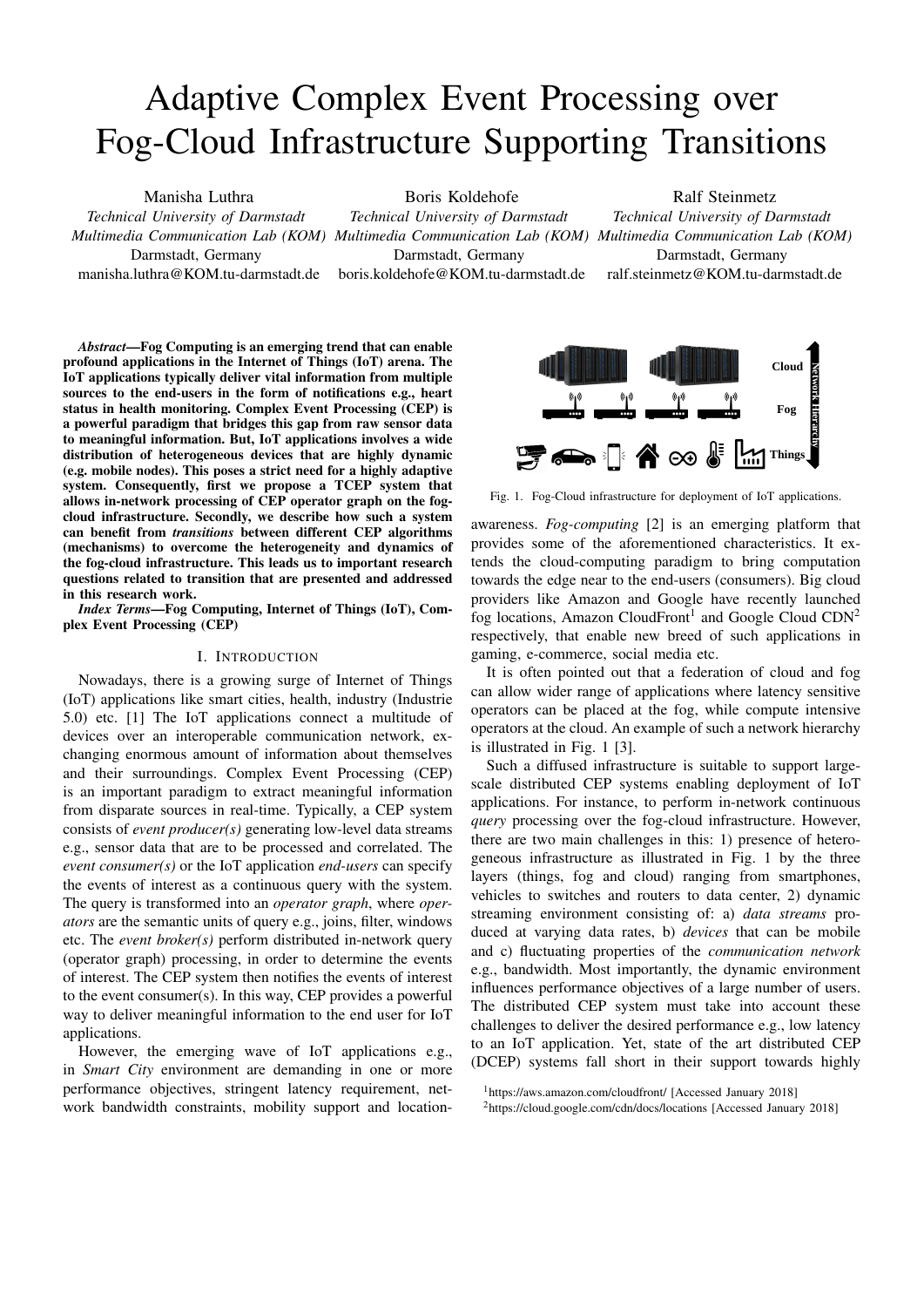dynamic nature of event consumers, producers and brokers. Considering mobility, there exists some approaches [3] that allow producers and consumers to be mobile, but connected to a fixed or quasi-stationary broker network. Additionally, they are restricted in their flexibility of providing mechanisms at run-time, that could deal with the dynamic nature of the environment. Some authors proposed elasticity in DCEP systems to deal with varying workload, but lack support for higher mobility [4].

To this end, we propose a concept for a highly adaptive DCEP system over a fog-cloud infrastructure that supports strong dynamics of streaming environment (viz. producers, consumers and brokers) for IoT applications. This is accomplished by runtime adaptation, aka. *transition* [5] between distributed CEP mechanisms. The transition to a *new* DCEP mechanism must fulfil varying and conflicting performance objectives from a large number of users. The ultimate goal is to provide methods to enable adaptation between DCEP mechanisms to deal with a dynamic streaming environment and performance objectives. Towards this, we investigate the following research questions for a Transitive-CEP (TCEP) system:

- 1) What are the potential mechanisms in a DCEP system that can benefit from transitions?
- 2) How can we specify transitions in a DCEP system?
- 3) How, when and who triggers the transitions in a TCEP system?
- 4) How to enable uninterrupted user experience using TCEP system?

We elaborate further on the problem based on a case study on Smart City Environment in Section II, where flexibility in performance objectives is desired. Afterwards, we enumerate important challenges identified in the case study, that influences the execution of an CEP *operator graph*, in Section III. Next, we identify key transitions in DCEP mechanisms for operator graph and overlay network in Section IV. Finally, we conclude and give next steps for our fog-cloud assisted Transitive-CEP (TCEP) system in Section V.

## II. CASE STUDY: SMART CITY ENVIRONMENT

According to Cisco<sup>3</sup>, the *Smart-city* market is estimated to generate a revenue of hundred billion dollars by 2025. Running projects on the smart cities like European Smart Cities<sup>4</sup>, highlight the increasing significance of key industry and service sectors in this domain including Smart Mobility, Smart Health, Smart Home, and other value added services. While the IoT space offers an end-to-end solution, our focus in this work is to enable real-time processing of IoT data using DCEP.

Current IoT architectures rely on either of the two extremes for data processing – cloud, or fog [2]. On the one hand, sending all the data to the cloud for high capacity storage and

computation, e.g., video surveillance for traffic monitoring. On the other hand, time-critical applications like autonomous driving rely on local computation (on the sensors), particularly the Things layer in Figure 1. Still, IoT applications e.g., in the Smart City scenario pose challenges that are not solved by the two extreme architectures. For instance, routing data to the cloud can take several hundred milliseconds to react, that can lead to life critical situation, e.g., for future autonomous car to car communication. On the other side, some IoT devices are resource constrained, hence processing data locally can also be complex as well as costly. For instance, widely used Raspberry Pi devices used for multiple purposes comes with 1.2 GHz processor and 1 GB RAM. Such devices can only be used for pre-processing primitive events. Another concern is that sending data over a communication network to a cloud server consumes much energy and bandwidth. This implies a complex trade-off, particularly if local nodes are battery-powered. In this paper, we address these limitations of current IoT architectures by flexible and adaptive DCEP enabling in-network *query* processing guided by transitions (cf. Section IV). Therefore, we focus on three important questions: 1) *where*, 2) *how* to perform processing and 3) how placement of processing operators *impact performance objectives* of IoT end users.

### *A. Traffic Control*

According to INRIX 2017 Global Traffic Scorecard<sup>5</sup>, European drivers spent over 91 hours in congestion last year. The traffic congestion continues to rise, if it is left unchecked. A multitude of sensors in smart cities such as smart cameras, environmental sensors like audio, radars, induction loops and GPS sensors on smart cars can be used to derive insightful information about traffic. For example, notifications can be delivered to the drivers regarding the traffic flow, congested roads, unobstructed roads, or warning about road condition and accidents. DCEP allows this correlation of sensor data from the multiple data sources to derive higher level information such as the status of traffic congestion. This is performed by processing the information inside the network at multiple devices (e.g., fog or cloud nodes). We look into three possibilities of distributed CEP: 1) distributed local/fog CEP, 2) distributed cloud CEP or 3) distributed fog-cloud CEP.

Although, devices such as smartphones operate on highspeed processors with clock frequencies upto 1 GHz, processing big video streams from traffic monitoring cameras, locally on these low-powered sources is not resource efficient. A typical traffic monitoring camera captures at a resolution  $>=$  320  $\times$  240 pixels and frame rate 10fps i.e. 768,000 pixels/data points per second, approximately. Sending all of this data to a cloud server imposes a significant cost. On the other side, processing lower level sensor data from vehicular sensors can be performed at local/fog nodes. Thus, trade off between performing DCEP locally or at cloud must be considered.

<sup>3</sup>The city of the future: Smart and connected, from http://www.cisco. com/web/tomorrow-starts-here/connectedcities/preview.html [Accessed January 2018]

<sup>4</sup>http://www.smart-cities.eu/ [Accessed January 2018]

<sup>5</sup>http://inrix.com/scorecard/ [Accessed January 2018]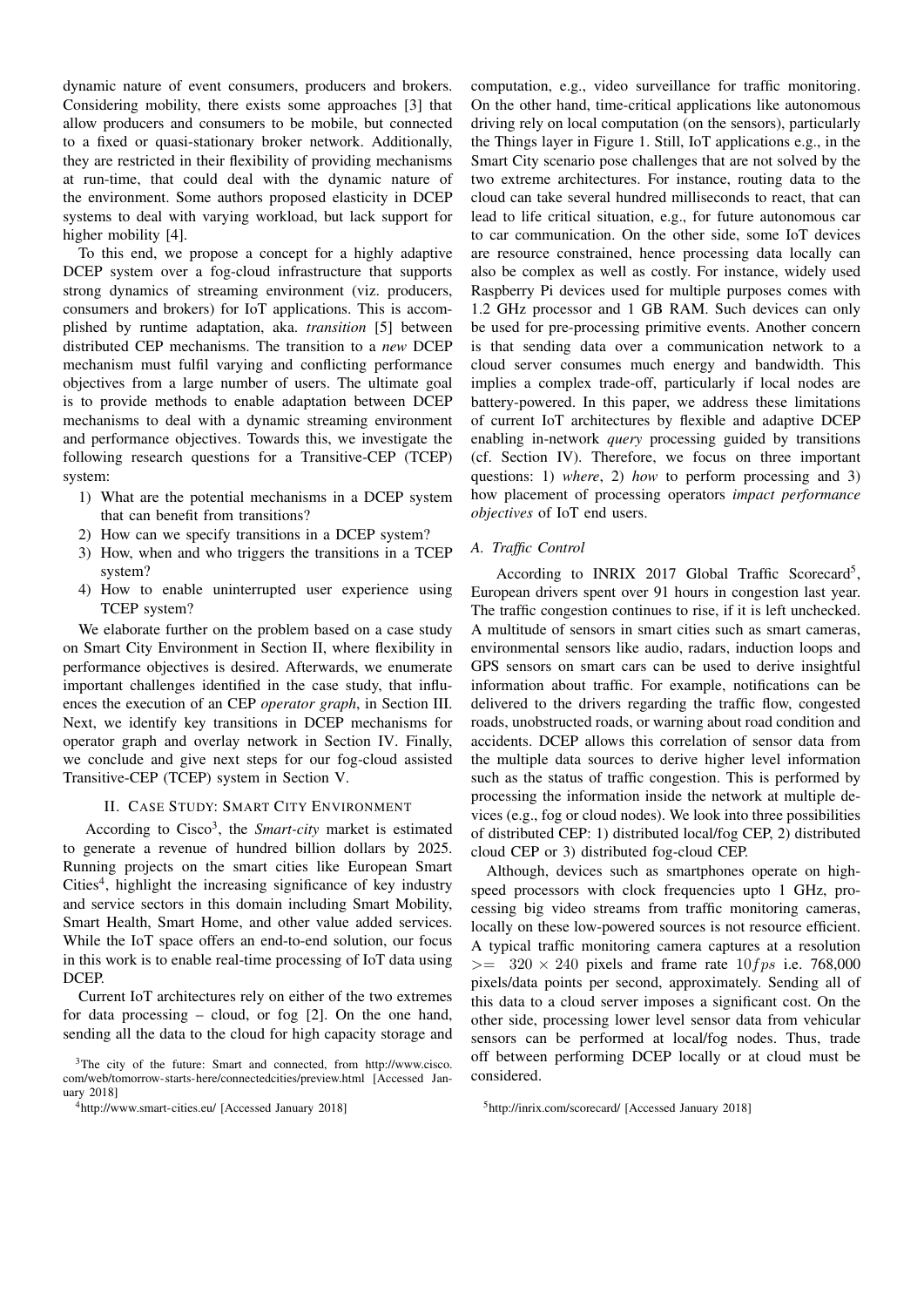The detection of complex event like traffic congestion is time and location dependent. It is not mindful to send a notification for traffic congestion when it has been cleared (time), or for a road where the user is not travelling (location). Thus, for an accurate and efficient decision, the system must be time and location-aware, but also be aware of other environmental factors (context-aware) that are significant for controlling traffic congestion. For example, it is important to note that the traffic conditions are not the same the entire day, as they are during rush hours. Therefore, it is very important to reconfigure DCEP mechanisms at runtime in accord with the traffic conditions and the need of end-users. For instance, for emergency services the notifications must be delivered undelayed, in contrast to a normal user.

### *B. Smart Health Monitoring*

With the commence of IoT, there has been a growing number of devices that allows efficient health monitoring, including fitbit, body cardio scale, blood pressure (BP) monitor, Kito+ and many more. DCEP allows to collaboratively process the information from this variety of sensors to gain meaningful insights on one's health, e.g., heart status. However, to make full use of these vital sensors, information must be processed quickly and efficiently. The power of cloud can be used to process the information quickly, but transferring data to cloud for processing is time consuming, and the delays caused might lead to life critical situations like a heart stroke. Besides, cloud computing can also be a source of data privacy concerns. The privacy can be protected if the data is processed locally, either within the sensor, the body or the house/hospital where it was produced. Since user tend to be mobile, once the data leaves the private sphere, sophisticated DCEP mechanisms must be deployed to guarantee protection of privacy. On the other hand, prevalent insights can be obtained by data collection and batch processing offered by cloud, e.g, heart status over an year.

Vital signs from various sensors can be used to predict individual's health status e.g., by means of tools like Early Warning Score (EWS) system. It is a manual tool widely used in hospitals to track the condition of patients. It involves measuring five physiological parameters namely heart rate, systolic BP, breath rate,  $SPO<sub>2</sub>$  and body temperature and assigning them score between 0 and 3, with a lower score meaning a better condition [2]. IoT-enabled wearables for health monitoring can be used to empower systems like EWS, to continuously track and predict individual's health in an automated way. However, the system alone faces open issues that must be addressed [2]. Environmental factors influences the vital signs like heart rate etc., which must be considered to reach to a more realistic solution. For instance, a heart rate of 120 beats per minute would be an alarming sign for a patient who is sleeping, while it can be completely normal for who is exercising. If not considered, such characteristics can drastically decrease the performance of the system in terms of accuracy and precision. Corresponding DCEP mechanisms are needed to adjust the scores in order to avoid false alarms as well as guaranteeing protection of privacy in such systems.

To summarize, there is a strong need to reconsider DCEP mechanisms to cater the needs of different end users of IoT applications in accord with the environmental context.

#### III. CHALLENGES

In this section, we summarize the challenges brought by IoT applications studied in the aforementioned case study examples of traffic control and health monitoring.

Dynamic streaming environment. a) Data streams produced by IoT devices arrive at varying rates and volume, but also with a constantly changing quality (or certainty). E.g., sensor data produced by some devices can be noisy and erroneous, while by some devices can be more accurate. Besides, b) the streamed data has to be processed by user devices that perhaps can be resource and memory constrained (cf. Section II-A). In addition, due to mobility some devices might become unavailable for processing. Furthermore, c) the communication network that connects the IoT devices, possess highly fluctuating properties e.g., time varying latency, bandwidth, etc., that might have an influence on performance.

Varying performance objectives. As pointed out earlier in our case study, the dynamic streaming environment causes changes in the performance objectives of the IoT application. For instance, latency requirement of an emergency service (ambulance) for traffic notification will be significantly urgent than of a normal user. Similarly, in health monitoring the environment or user context (like location and activity) impact the performance perceived by the end user – privacy and accuracy, respectively.

Heterogeneity of infrastructure. The diffused infrastructure of fog-cloud itself is a challenge because of network and system heterogeneity. Some nodes might be geographically located far away, while some could be near. Because of this, there can be huge latencies between some nodes. Thus, TCEP system must prepare for proper coordination and planning of execution, i.e. where to process an operator – on cloud or fog node, split an operator to fog and/or cloud or perform parallel processing at both of them. The decision varies based on the adaptive selection of CEP mechanisms.

#### IV. MECHANISM TRANSITION IN DCEP

## *A. Need for Transition in DCEP mechanisms*

In the view of the aforementioned challenges, there is a strong need of run-time adaptation of the underlying DCEP mechanisms. Current systems neglect that the DCEP mechanism performs well only under the given environmental conditions, the respective assumptions and performance objectives. However, if dynamics are introduced into the environment, the system's performance objective might not be met. For instance, higher workload might render system unreliable and inefficient, as observed in the case study presented in Section II. Besides, performance needs of large number of users might vary significantly e.g., for emergency service in traffic control and exercising habits of different users in health monitoring. Thus, a DCEP system must adapt its mechanisms at runtime subject to the performance objectives of the end-users. In our